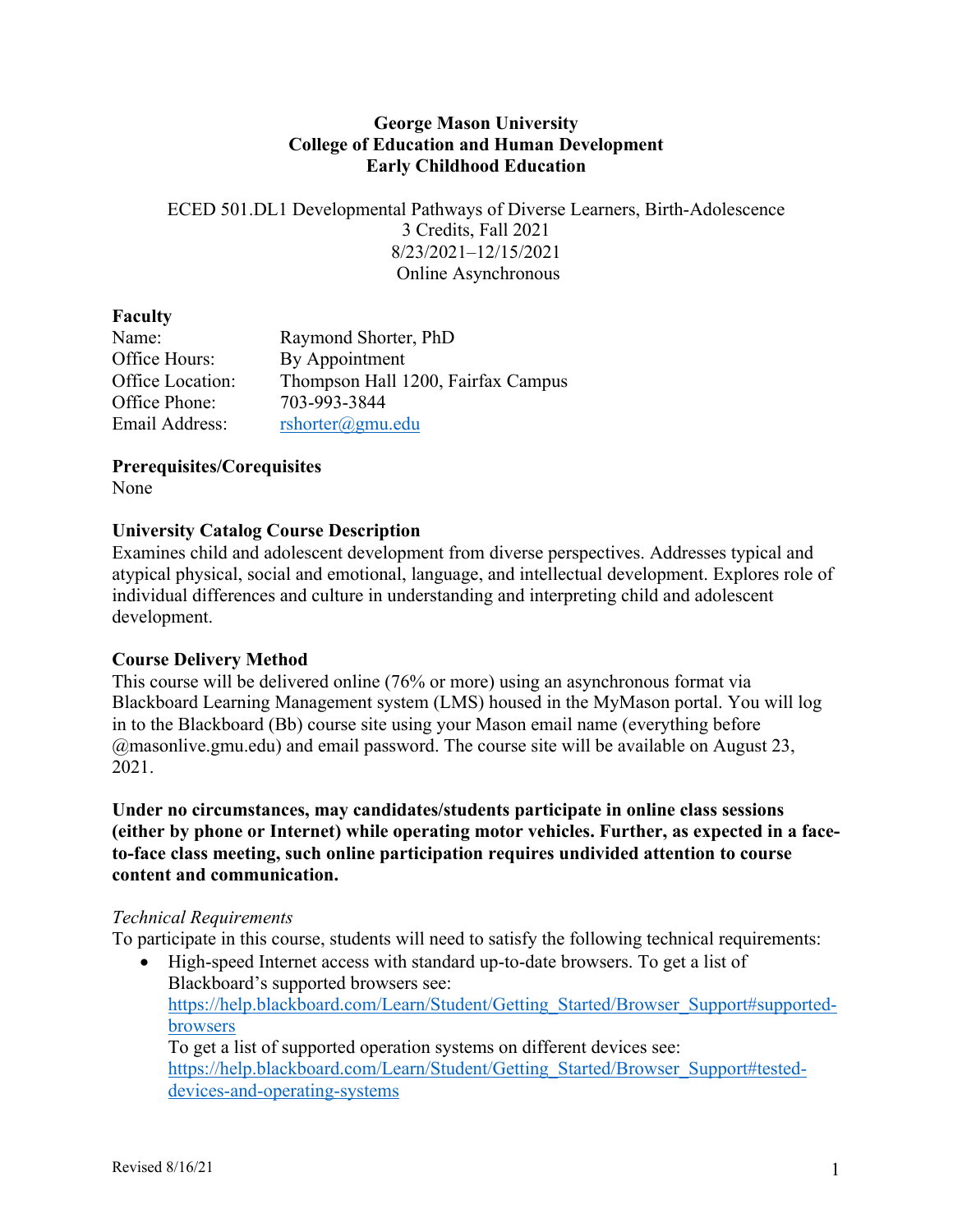- Students must maintain consistent and reliable access to their GMU email and Blackboard, as these are the official methods of communication for this course.
- Students will need a headset microphone for use with the Blackboard Collaborate web conferencing tool. [Delete this sentence if not applicable.]
- Students may be asked to create logins and passwords on supplemental websites and/or to download trial software to their computer or tablet as part of course requirements.
- The following software plug-ins for PCs and Macs, respectively, are available for free download: [Add or delete options, as desire.]
	- o Adobe Acrobat Reader: https://get.adobe.com/reader/
	- o Windows Media Player: https://support.microsoft.com/en-us/help/14209/getwindows-media-player
	- o Apple Quick Time Player: www.apple.com/quicktime/download/

## *Expectations*

- Course Week: Because asynchronous courses do not have a "fixed" meeting day, our week will start on Monday and finish on Sunday.
- Log-in Frequency: Students must actively check the course Blackboard site and their GMU email for communications from the instructor, class discussions, and/or access to course materials at least two times per week.
- Participation: Students are expected to actively engage in all course activities throughout the semester, which includes viewing all course materials, completing course activities and assignments, and participating in course discussions and group interactions.
- Technical Competence: Students are expected to demonstrate competence in the use of all course technology. Students who are struggling with technical components of the course are expected to seek assistance from the instructor and/or College or University technical services.
- Technical Issues: Students should anticipate some technical difficulties during the semester and should, therefore, budget their time accordingly. Late work will not be accepted based on individual technical issues.
- Workload: Please be aware that this course is **not** self-paced. Students are expected to meet *specific deadlines* and *due dates* listed in the **Class Schedule** section of this syllabus. It is the student's responsibility to keep track of the weekly course schedule of topics, readings, activities and assignments due.
- Instructor Support: Students may schedule a one-on-one meeting to discuss course requirements, content or other course-related issues. Those unable to come to a Mason campus can meet with the instructor via telephone or web conference. Students should email the instructor to schedule a one-on-one session, including their preferred meeting method and suggested dates/times.
- Netiquette: The course environment is a collaborative space. Experience shows that even an innocent remark typed in the online environment can be misconstrued. Students must always re-read their responses carefully before posting them, so as others do not consider them as personal offenses. *Be positive in your approach with others and diplomatic in selecting your words*. Remember that you are not competing with classmates, but sharing information and learning from others. All faculty are similarly expected to be respectful in all communications.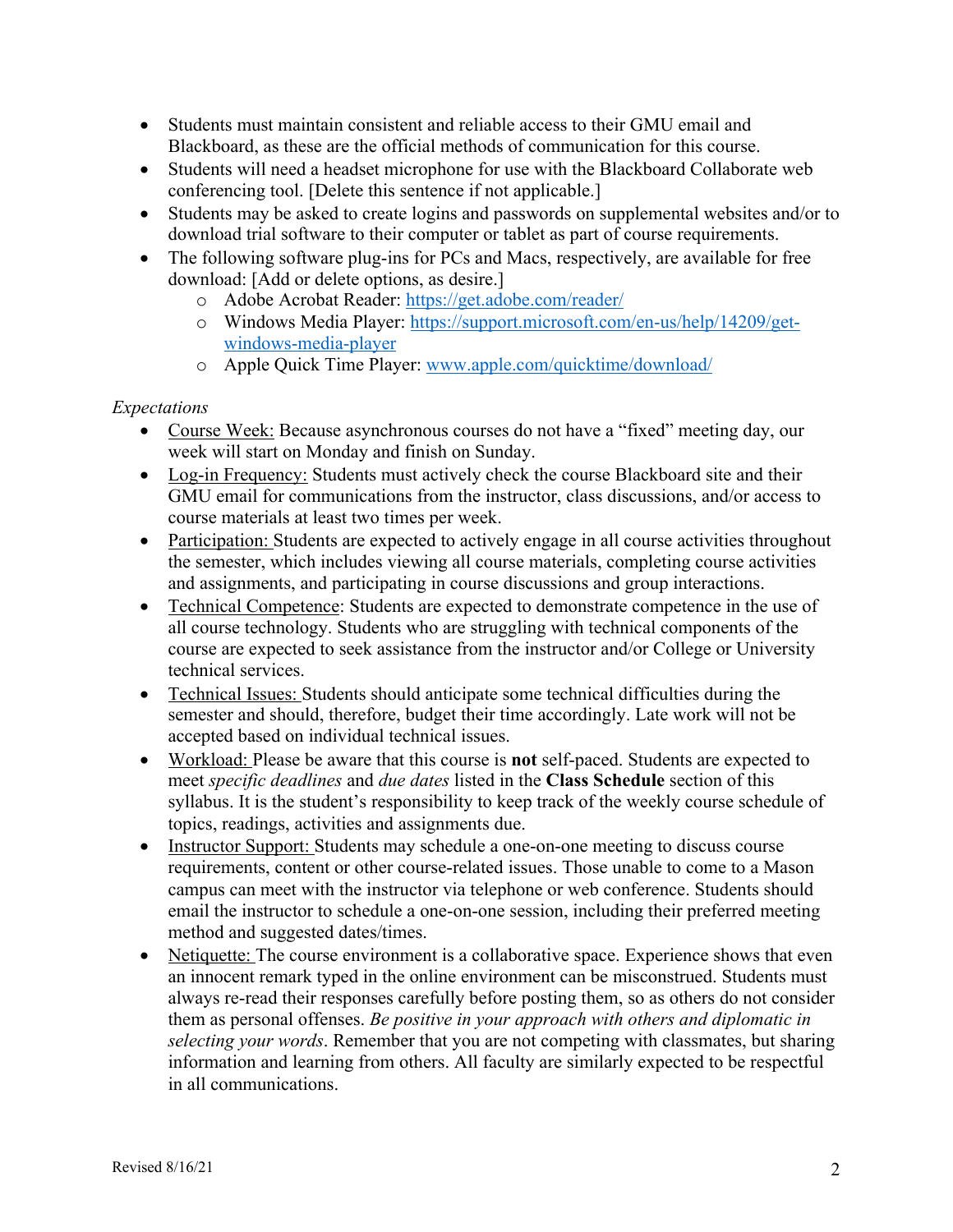• Accommodations: Online learners who require effective accommodations to ensure accessibility must be registered with George Mason University Disability Services.

#### **Learner Outcomes or Objectives**

This course is designed to enable students to do the following:

- 1. Describe the physical, social, emotional, speech and language, and intellectual development of diverse learners from birth through adolescence and explain how to use these understandings to guide learning experiences and relate meaningfully to students.
- 2. Describe the major theories of development and critically examine the theories as they apply to the lives of culturally, linguistically, ability, and socioeconomically diverse children and their families, including children with economic, social, racial, ethnic, religious, physical, and intellectual differences.
- 3. Examine the transactional nature of overall development in the context of the family, community, socioeconomic status, and culture.
- 4. Identify environmental and biological/physical/medical at-risk factors that can contribute to possible developmental disabilities, developmental issues, and atypical development across the physical, social, emotional, speech and language, and intellectual domains.
- 5. Discuss the etiology of and use multiple criteria to identify developmental disorders, including attention deficit disorders, developmental disorders, and giftedness.
- 6. Identify typical developmental milestones of diverse children from birth through adolescence and their cultural and socioeconomic variations.
- 7. Observe and describe overall development in the physical, intellectual, speech and language, social, and emotional domains as it occurs in natural environments and through play.
- 8. Explain how research is currently documenting children's development across time.
- 9. Exhibit standards of professionalism, ethical standards, and personal integrity in interactions with classmates, the instructor, and others.
- 10. Use writing as an instructional and assessment tool to generate, gather, plan, organize, and to communicate for a variety of purposes; integrate correct written conventions (i.e., grammar, usage, mechanics, and spelling); and format using current APA style.

**Professional Standards –** Interstate Teacher Assessment and Support Consortium (InTASC) Standards, Division of Early Childhood (DEC) Professional Preparation Standards, National Association for the Education of Young Children (NAEYC) Professional Standards and Competencies, and Virginia Professional Studies Competencies

## **Virginia Professional Studies Competencies**

Human Growth and Development (Birth Through Adolescence)

## **Required Texts**

American Psychological Association. (2020). *Publication manual of the American Psychological Association* (7th ed.). Author. ISBN: 9781433832178

Lightfoot, C., Cole, M., & Cole. S. (2018). *The development of children* (8th ed.). Worth. ISBN: 9781464178863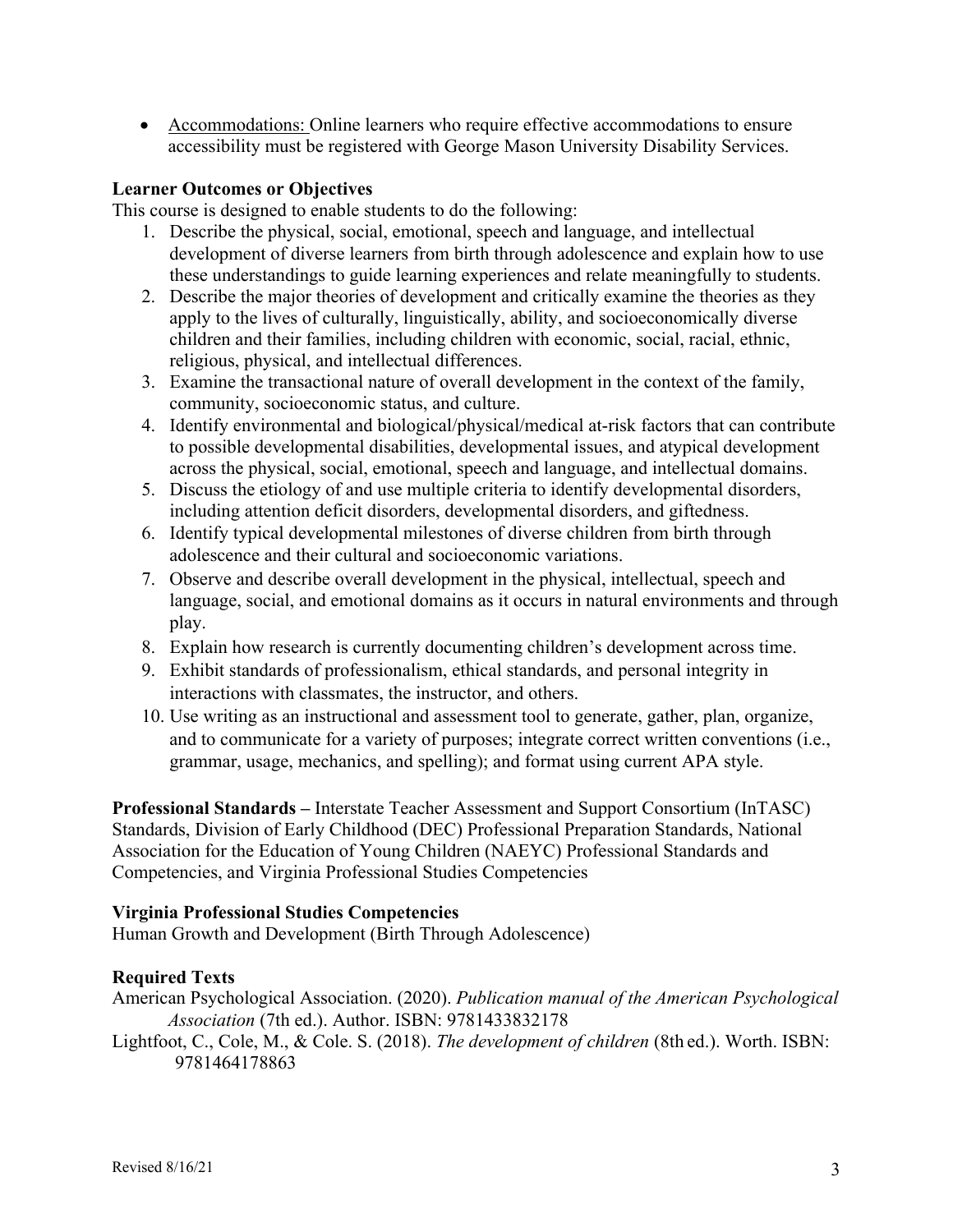#### **Resource Articles**

- Bianco, F., Lombardi, E., Massaro, D., Castelli, I., Valle, A., Marchetti, A., & Lecce, S. (2019). Enhancing advanced theory of mind skills in primary school: A training study with 7-to 8-year-old. *Infant and Child Development, 28*(6), 1-16. doi:10.1002/icd.2155
- Brink, K. A., Gray, K., & Wellman, H. M. (2019). Creepiness creeps in: Uncanny valley feelings are acquired in childhood. *Child Development, 90,* 1202-1214. doi:10.1111/cdev.12999
- Burns-Nader, S., Scofield, J., & Jones, C. (2019). The role of shape and specificity in young children's object substitution*. Infant and Child Development, 28*(2)*,* 1-18*.*  doi:10.1002/icd.2124
- Dillman, J., Gehb, G., Peterlein, C., & Schwarzer, G. (2019). Joint visual attention and locomotor experience: A longitudinal study of infants with treated idiopathic clubfoot*. Infant and Child Development, 28*(2), 1-15. doi: 10.1002/icd.2118
- Forma, V., Anderson, D. I., Provasi, J., Soyez, E., Martial, M., Huet, V., Granjon, L., Goffinet, F., & Barbu-Roth, M. (2019). What does prone skateboarding in the newborn tell us about ontogeny of human locomotion? *Child Development, 90*, 1286-1302. doi:10.1111/cdev.13251
- Gámez, P. B., Griskell, H. L., Sobrevilla, Y. N., & Vazquez, M. (2019). Dual language and English-only learners' expressive and receptive language skills and exposure to peers' language. *Child Development, 90*, 471-479. doi:10.1111/cdev.13197
- Leach, J., Howe, N., & DeHart, G. (2019). "Let's make a place where giants live!": Children's communication during play with siblings and friends from early to middle childhood. *Infant and Child Development, 28*(6), 1-17. doi: 10.1002/icd.2156
- Li, Z., Liu, S., Hartman, S., & Belsky, J. (2018). Interactive effects of early-life income harshness and unpredictability on children's socioemotional and academic functioning in kindergarten and adolescence. *Developmental Psychology, 54*(11), 2101-2112. doi: 10.1037/dev0000601
- Liu et al. (2019). The unique role of father-child numeracy activities in number competence of very young Chinese children. *Infant and Child Development, 28*(4), 1-16. doi: 10.1002/icd.2135
- McCoy, D. C., Jones, S., Roy, A., & Raver, C. C. (2018). Classifying trajectories of social– emotional difficulties through elementary school: Impacts of the Chicago School Readiness Project. *Developmental Psychology*, *54*(4), 772.
- Moser, T., Reikerås, E., & Egil Tønnessen, F. (2018). Development of motor-life-skills: variations in children at risk for motor difficulties from the toddler age to preschool age. *European Journal of Special Needs Education*, *33*(1), 118-133.
- Nelson, T. D., James, T. D., Hankey, M., Nelson, J. M., Lundahl, A., & Espy, K. A. (2017). Early executive control and risk for overweight and obesity in elementary school. *Child Neuropsychology*, *23*(8), 994-1002.
- Petrenko, A., Kanya, M., Rosinski, L., McKay, E. R., & Bridgett, D. J. (2019). Effects of infant negative affect and contextual factors on infant regulatory capacity: The moderating role of infant sex. *Infant and Child Development, 28(*6*),* 1-18. doi*:* 10.1002/icd.2157
- Ramírez‐Esparza, N., García‐Sierra, A., & Kuhl, P. K. (2017). The impact of early social interactions on later language development in Spanish–English bilingual infants. *Child Development*, *88*(4), 1216-1234.
- Shuwairi, S. M. (2019). Haptic exploration of depicted and real objects by 9-month-old infants. *Infant and Child Development, 28*(2), 1-18. doi:10.1002/icd.2125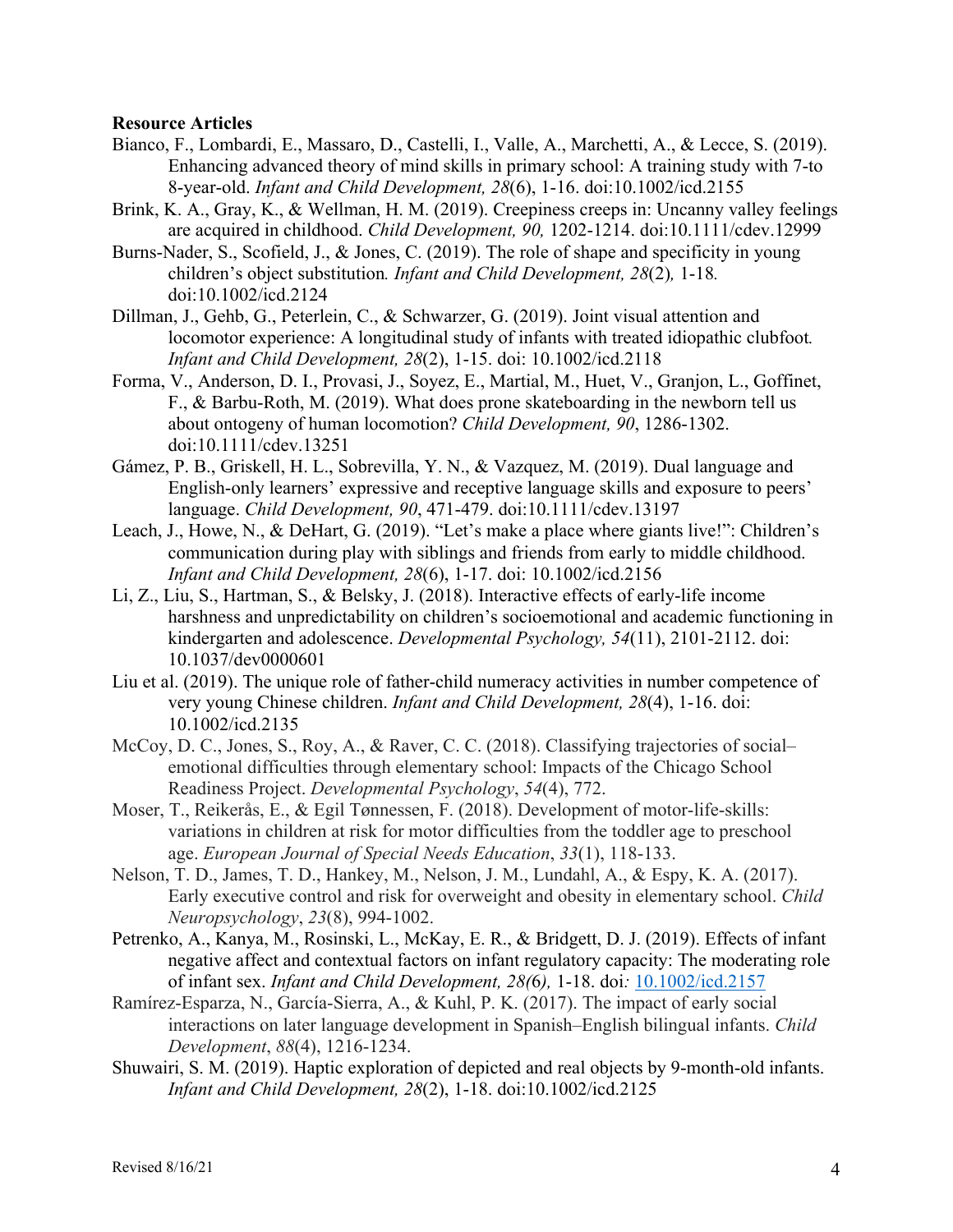St. John, A. M., & Tarullo, A. R. (2019). Neighbourhood chaos moderates the association of socioeconomic status and child executive functioning. *Infant and Child Development, 28*(6), 1-19. doi: 10.1002/icd.2153

See Class Schedule for selected Position Statements from the Division of Early Childhood Education (DEC) of the Council for Exceptional Children (CEC), the National Association for the Education of Young Children (NAEYC), and the National Association for Gifted Children (NACG).

This course also requires reading published journal articles on human development. Example journals include the following: *Early Education and Development*, *Child Development*, and *Human Development*. These and other journals are available on the Mason library website.

# **Course Performance Evaluation**

Students are expected to submit all assignments on time in the manner outlined by the instructor (e.g., Blackboard, VIA, hard copy).

| <b>Assignments</b>                                  | <b>Due Date</b> | <b>Points</b> |
|-----------------------------------------------------|-----------------|---------------|
| Attendance and Participation                        | Ongoing         | 25            |
| Attendance and Participation Self-Evaluation        | 11/30           |               |
| <b>Considering Developmental Theories</b>           | Sept 7          | 9             |
| <b>Annotated Articles</b>                           | As assigned     | 15            |
| Infant/Toddler<br>$\bullet$                         |                 | 5             |
| Preschool/Early Childhood<br>$\bullet$              |                 | 5             |
| Early Elementary/Middle Childhood                   |                 | 5             |
| Developmental Milestones                            |                 | 21            |
| Infant/Toddler                                      | Sept 28         |               |
| Preschool/Early Childhood<br>$\bullet$              | Oct 19          |               |
| Early Elementary/Middle Childhood                   | Nov $23$        |               |
| Multiple Influences on Young Children's Development | Nov $16$        | 10            |
| Paper                                               |                 |               |
| Adolescent Development and Development of Gifted    | Nov $30$        | 5             |
| <b>Students Activity</b>                            |                 |               |
| Case Study Analysis – Infant/Toddler, Preschool, or | Dec 8           | 15            |
| Early Elementary                                    |                 |               |
| <b>TOTAL</b>                                        |                 |               |

# • **Assignments and/or Examinations**

## **Considering Developmental Theories Paper (9 points)**

In order that all class members leave this course with an overview of the most prominent developmental theories in the field of early childhood education and gain a critical perspective on the values and liabilities of different theories and their application, students will prepare a review of a developmental theory and associated theorists. Grand theories covered in the text include psychodynamic theories, behaviorist theories, Piaget's constructive theory, and Vygotsky's sociocultural theory. Modern theories covered include evolutionary theories, social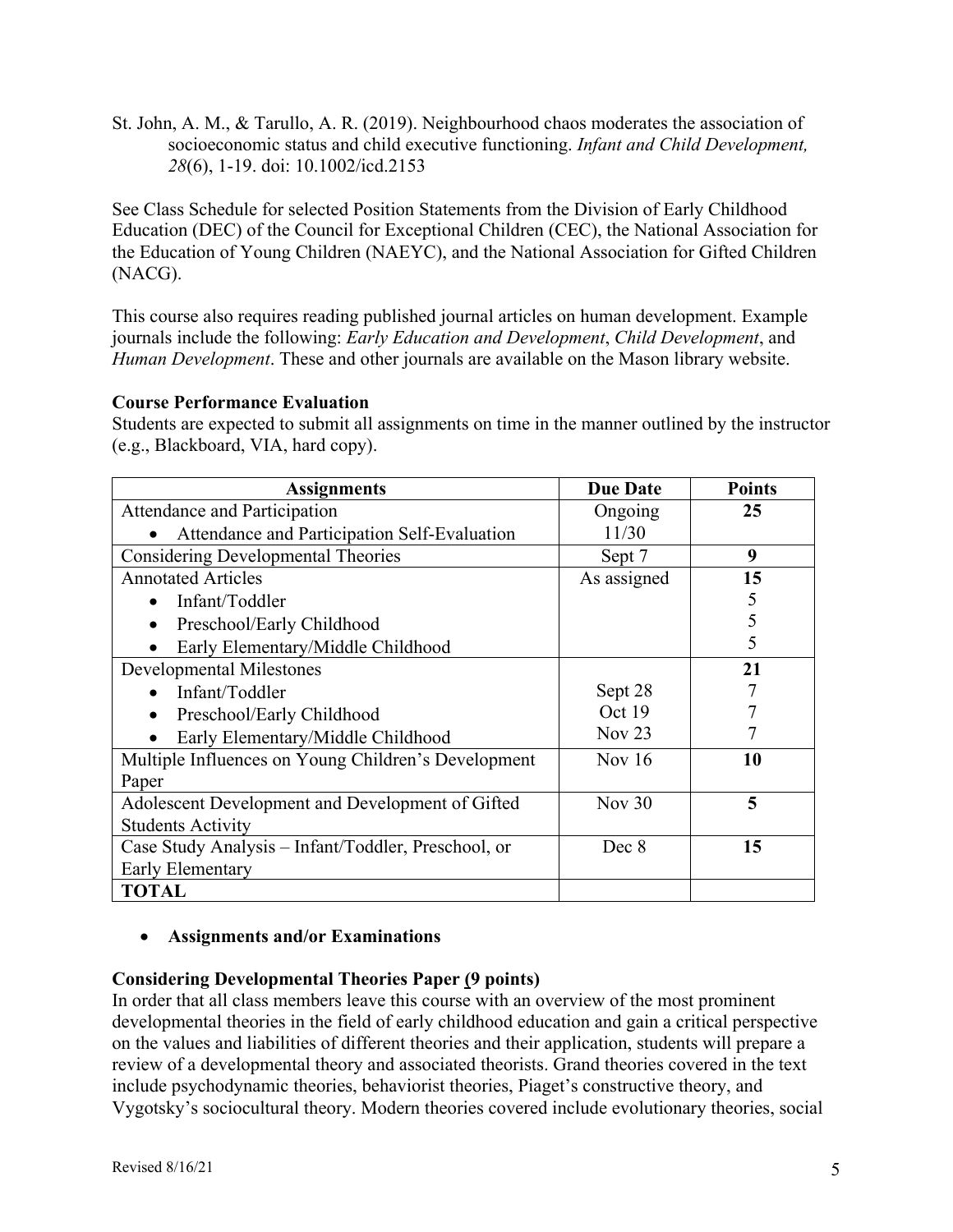learning theories, information-processing theories, and systems theories. Students will compose a two-page summary of capturing the key tenants of developmental theory and how it relates to children's developmental progression.

Students will select or be assigned one perspective and provide a summary of the following:

- Important theorists associated with the paradigm
- Key tenets of the theory
- How theory explains cultural differences that are apparent in development
- How theory explains variation in development, including disabilities
- Weaknesses and strengths of theory
- The impact of the theory on education

Students may select or be assigned one of the following theories:

- Erikson: Social Learning Theory
- Vygotsky: Social cultural
- Piaget: Constructivism
- Behaviorism
	- o Operant conditioning
	- o Classical conditioning
- Bronfenbrenner: Ecological

Student will demonstrate accurate knowledge of APA formatting within the paper and begin to engage with professional journals for early childhood educators. Accordingly, students will find 1 article from *Young Children* and one article from *Exceptional Young Children* that provides complementary information related to the specific developmental theory. Information from each article will be briefly included in the two-page summary and show evidence of appropriate APA citations for different writing practices including summarizing with in-text citations and using direct quotes with in-text citations.

## **Article Annotations (15 points, 5 points each)**

Students will explain how research is currently documenting children's development across time. Students will read and annotate three articles. The articles reviewed and prepared for presentation will be provided to students by the course instructor. Annotations will include a brief discussion of the primary research question(s), participants, methods, findings, and conclusions. Students will use the annotation template to document essential elements of the research article and present their annotation to a small discussion group.

| <b>Infant / Toddler</b>        | Preschool /                        | <b>Early Elementary</b>      |
|--------------------------------|------------------------------------|------------------------------|
| (Birth-30_months)              | Pre-kindergarten                   | $K-3$                        |
|                                | $(30-60$ months)                   |                              |
| Physical – Dillman et al.      | Physical – Moser et al. $(2018)$   | Physical – Nelson et al.     |
| (2019)                         | Intellectual – Liu et al. $(2019)$ | (2017)                       |
| Physical – Forma et al.        | Intellectual - Burns-Nader et al.  | Intellectual – Bianco et al. |
| (2019)                         | (2019)                             | (2019).                      |
| Intellectual – Shuwairi et al. | Social-emotional – St. John et al. | Intellectual – Brink et al.  |
| (2019)                         | (2019)                             | (2019)                       |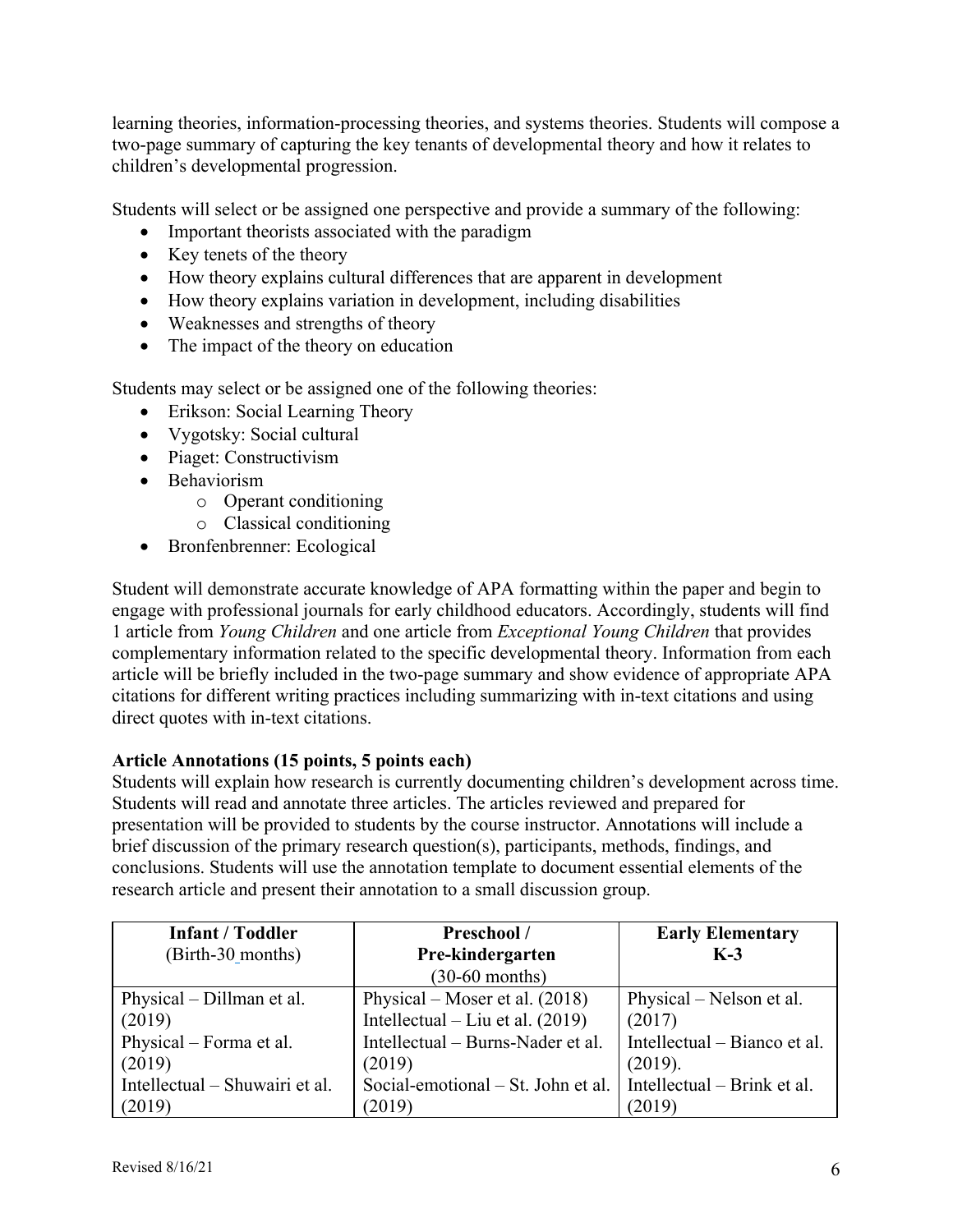| Social-Emotional – Petrenko                              | Social-emotional – Li et al. | Social-emotional-         |
|----------------------------------------------------------|------------------------------|---------------------------|
| et al. $(2019)$                                          | (2018)                       | McCoy et al. $(2018)$     |
| Linguistic – Ramirez-Esparza   Linguistic – Leach et al. |                              | Linguistic – Gámez et al. |
| et al. $(2017)$                                          | (2019)                       | (2019)                    |

## **Developmental Milestones (21 points, 7 points each)**

Students will prepare a milestone reference document for infant/toddler (6 months), preschool/early childhood (3 years), and early elementary/middle childhood (8 years). Students will identify the major milestones for each of the following domains: physical, social and emotional, speech and language acquisition, and intellectual/cognitive development. Students will identify developmental progressions using typical age-level ranges. Students will use the course text as the primary resource for this project. Articles and in-class discussions and resources may also be used to enhance the milestones document. The majority of information presented needs to come from the textbook or other specific course materials – not web-based resources.

Students will also highlight a specific developmental theory for each of the milestone charts prepared as outlined below.

- Piaget: Constructivism—infant/toddler
- Vygotsky: Social cultural preschool/prekindergarten
- Erikson: Social Learning Theory primary
- Behaviorism: Operant conditioning/ Classical conditioning

## **Adolescent Development and Development of Gifted Students Assignment (5 points)**

Using a popular film about adolescents, students will complete a graphic organizer that shows their understanding of (a) adolescent development and (b) the development of gifted students through adolescence, including developmental issues related to gifted education and the use of multiple criteria to identify gifted students.

## **Multiple Influences on Young Children's Development Paper (10 points)**

To demonstrate an understanding of the ways that child development and the learning process occur in multiple contexts, including family, culture, language, community, and early learning setting, as well as in a larger societal context that includes structural inequalities. Students will develop a five- to seven-page paper that describes how the following factors may impact child development and learning:

- Family/Family Structure
- Socioeconomic Status
- Language and Culture
- School
- Community
- Social Inequities

Students will include a connection to Bronfenbrenner's Ecological Systems Theory to support their analysis. Students will use in-text citations from the textbook, class discussions, and at least three professional/peer-reviewed articles, book chapters, reports, etc. to support their discussions. Students will include a reference list in APA style.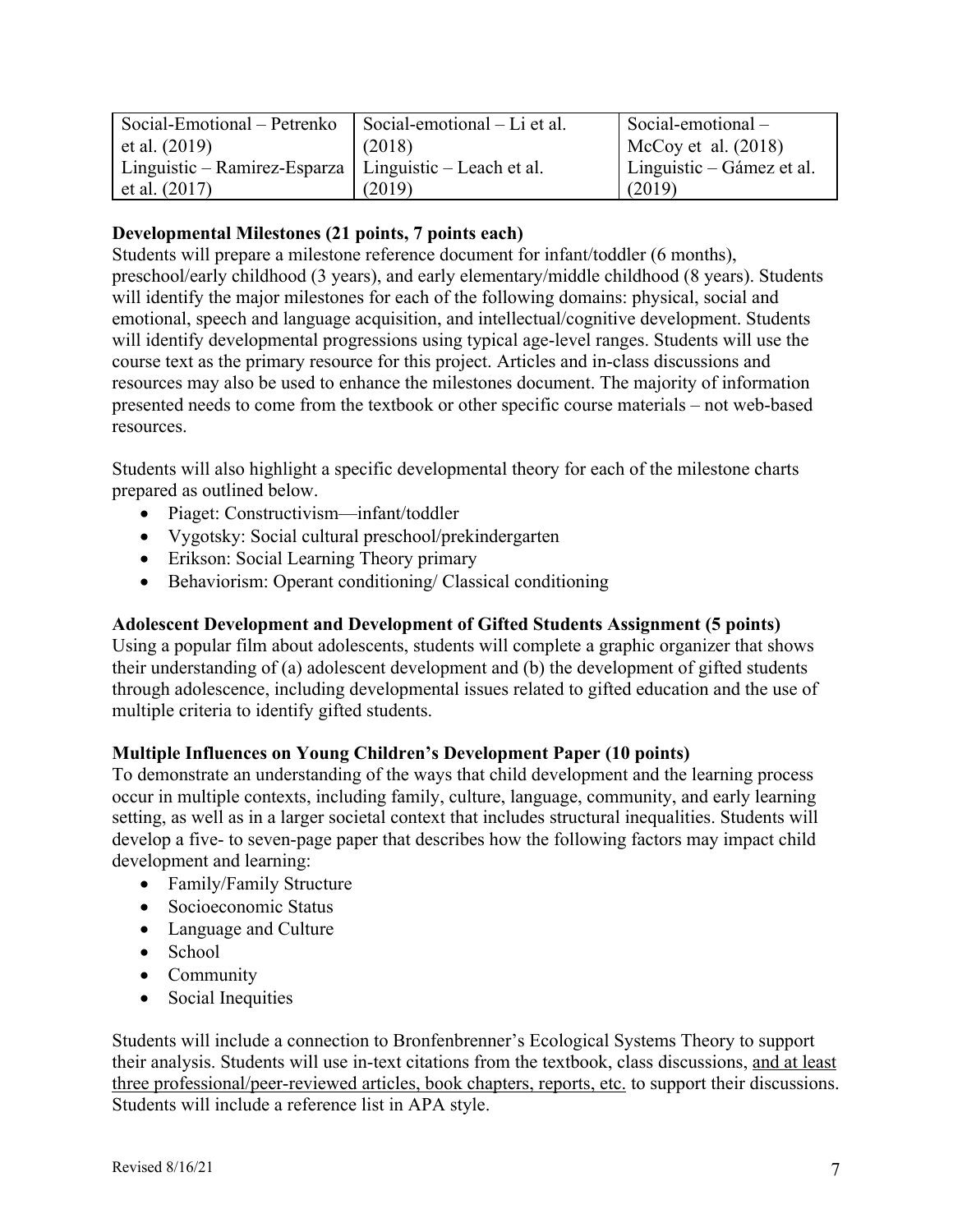## **Case Study Analysis (15 points)**

To demonstrate an understanding of the developmental period of early childhood from birth through age 8 across physical, cognitive, social and emotional, and linguistic domains, including bilingual/multilingual development.

Students will develop an analysis with four to six pages of text (plus the title and reference pages) on a video case study randomly assigned from one of three age groups: Infant/Toddler, Preschool, or Early Elementary. They will view the video and then write a paper that discusses the children's unique characteristics and needs and describes at least one developmental theory that supports their analysis of the video vignette.

**Part A:** Students will describe the child's unique characteristics and needs in relation to relevant developmental milestones. They will cite specific examples observed in the video cases and support their assertions with current research from the course textbook and/or other course materials, which may be supplemented by information from external scholarly sources. They will discuss each of the following areas:

- Physical Development,
- Intellectual development,
- Social and Emotional Development, and
- Speech and Language Development.

**Part B:** For the case study analysis, students will also identify and discuss one major developmental theory that supports their analysis of the video vignette. These include psychodynamic theory (Freud), psychodynamic theory (Erikson), behaviorist theory (classical conditioning), behaviorist theory (operant conditioning), Piaget's constructive theory, Vygotsky's sociocultural theory, evolutionary theory, social learning theory, information processing theory, and ecological systems theory. Students will explain how the developmental theory informs educators' understanding of the child's development.

Students will use the course textbook and/or other course materials, which may be supplemented by information from external scholarly sources. Students will use in-text citations and include a reference list formatted in APA style.

• **Other Requirements**

## **Attendance and Participation (25 points)**

Because active participation and engagement are imperative for optimal learning, preparation for and participation in online activities will be evaluated based on the following criteria:

- Students complete readings and online content as evidenced by their ability to discuss and write about the concepts presented and examined in the texts as well as participate fully in related activities.
	- o Students will write a brief journal reflection (at least 10 full lines of text with appropriate formatting [see Written Assignments]) for module 1 (1 point) and modules 2-5, 7, and 9-11 (3 points each) and upload the reflection to Blackboard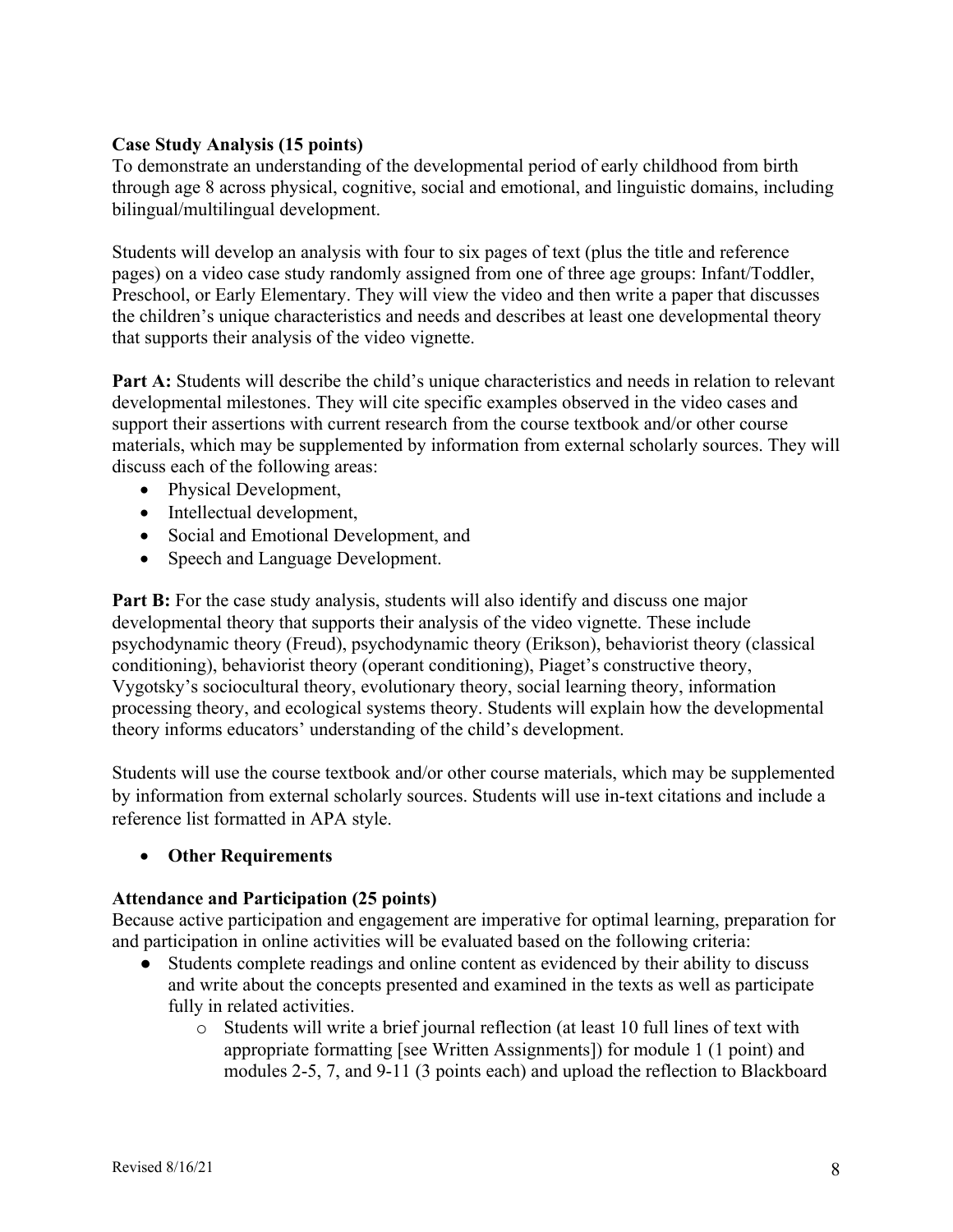by 11:59 pm on day 7 (Sunday) of the module. Reflections should avoid plagiarizing material from the article explanation or discussion posts.

- Students are actively involved in online learning experiences as evidenced by (a) participating in all activities, (b) engaging in small- and large-group discussions, (c) completing written work related to the activities, and (d) supporting the participation and learning of classmates.
- Students show evidence of critical reflective thinking through online discussions, activities, and written reflections.
- Students display professional dispositions at all times while interacting with the instructor and other students.
- Students complete participation activities across the semester that complement the scheduled course topic. Instructors will periodically collect artifacts from the activities. Students who actively engage in the learning experience will receive credit for their efforts. Graded participation activities are not announced and are implemented at the discretion of the instructor.
- Students submit an attendance and participation self-evaluation.

# **Written Assignments**

All formal written assignments will be evaluated for content and presentation. The American Psychological Association, Seventh Edition (APA) style will be followed for all written work. All written work unless otherwise noted must be completed on a word processor and should be proofread carefully. (Use spell check!) If students are not confident of their own ability to catch errors, they should have another person proofread their work. When in doubt, they should check the APA manual. Students may consult the Writing Center for additional writing support. Students will do the following:

- 1. Present ideas in a clear, concise, and organized manner. (Avoid wordiness and redundancy.)
- 2. Develop points coherently, definitively, and thoroughly.
- 3. Refer to appropriate authorities, studies, and examples to document where appropriate. (Avoid meaningless generalizations, unwarranted assumptions, and unsupported opinions.)
- 4. Use correct capitalization, punctuation, spelling, and grammar.
- 5. Type the paper with double spacing, indented paragraphs, 1-inch margins all around, and 12-point Times New Roman font.

# • **Grading**

 $A = 95-100$   $A = 90-94$   $B = 87-89$   $B = 80-86$   $C = 70-79$   $F = 70$ Incomplete (IN): This grade may be given to students who are passing a course but who may be unable to complete scheduled coursework for a cause beyond reasonable control.

All CEHD students are held to the university grading policies as described in the Academic Policies section of the current catalog, which can be accessed at http://catalog.gmu.edu. Those students seeking Virginia initial teaching licensure must earn a B- or better in all graduate licensure coursework.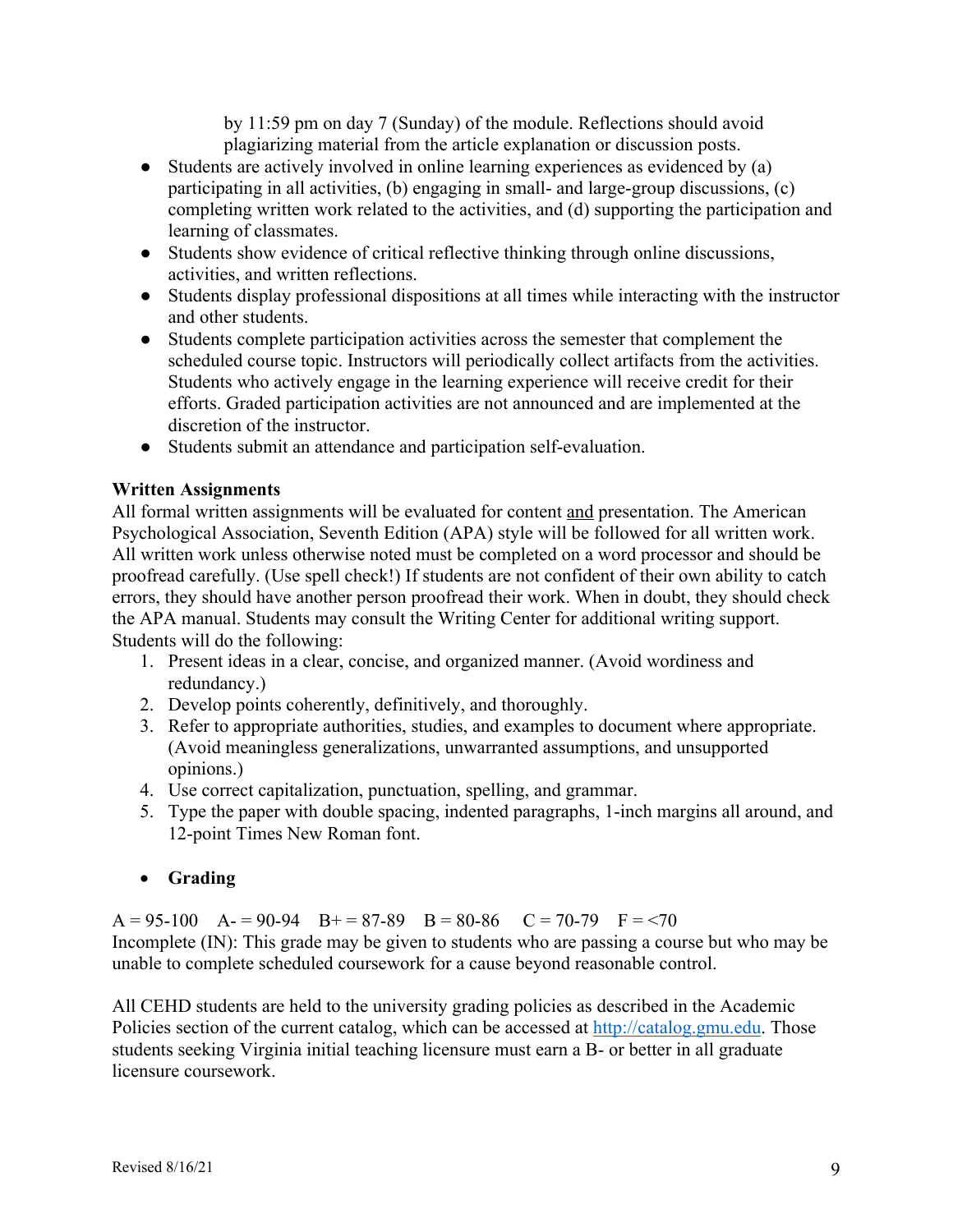# **Professional Dispositions**

Students are expected to exhibit professional behaviors and dispositions at all times. See https://cehd.gmu.edu/students/policies-procedures/.

#### **Class Schedule**

| <b>Module</b>       | <b>Topics</b>                                                                                                                                                                               | <b>Assignments &amp; Readings</b><br>Due                                                   |
|---------------------|---------------------------------------------------------------------------------------------------------------------------------------------------------------------------------------------|--------------------------------------------------------------------------------------------|
| Week 1<br>Aug 23-29 | Introductions                                                                                                                                                                               | Lightfoot et al., Chapter 1                                                                |
|                     | <b>Syllabus and Assignments Review</b>                                                                                                                                                      |                                                                                            |
|                     | <b>Studying Human Development</b><br><b>Historical beliefs</b><br>Grand and modern theories of<br>development                                                                               |                                                                                            |
|                     | Methods to study development                                                                                                                                                                |                                                                                            |
| Week 2              | Biological and Cultural Foundations of                                                                                                                                                      | Lightfoot et al., Chapters 2, 3                                                            |
| Aug 30-Sep 5        | Development<br>Development in the context of<br>culture<br>Development in the context of<br>family<br>Biological/physical/medical<br>$\bullet$<br>factors that contribute to<br>development | <b>DEC Position Statement: Low</b><br>Birth Weight, Prematurity,<br>and Early Intervention |
|                     | Prenatal Development and Birth<br>The prenatal period<br>Maternal conditions and<br>$\bullet$<br>teratogens<br>Etiology of developmental<br>٠<br>disorders<br>The newborn                   |                                                                                            |
| Week 3              | Infancy: The First Three Months                                                                                                                                                             | Lightfoot et al., Chapter 4                                                                |
| Sep 6-12            | Brain development<br>Theories of early development                                                                                                                                          | Due to Bb $(9/7)$ -<br><b>Considering Developmental</b><br><b>Theories</b>                 |
| Week 4              | Infancy: Physical and                                                                                                                                                                       | Lightfoot et al., Chapter 5                                                                |
| Sep 13-19           | Cognitive/Intellectual Development<br>Physical growth and brain<br>development<br>Fine and gross motor                                                                                      |                                                                                            |
|                     | development                                                                                                                                                                                 |                                                                                            |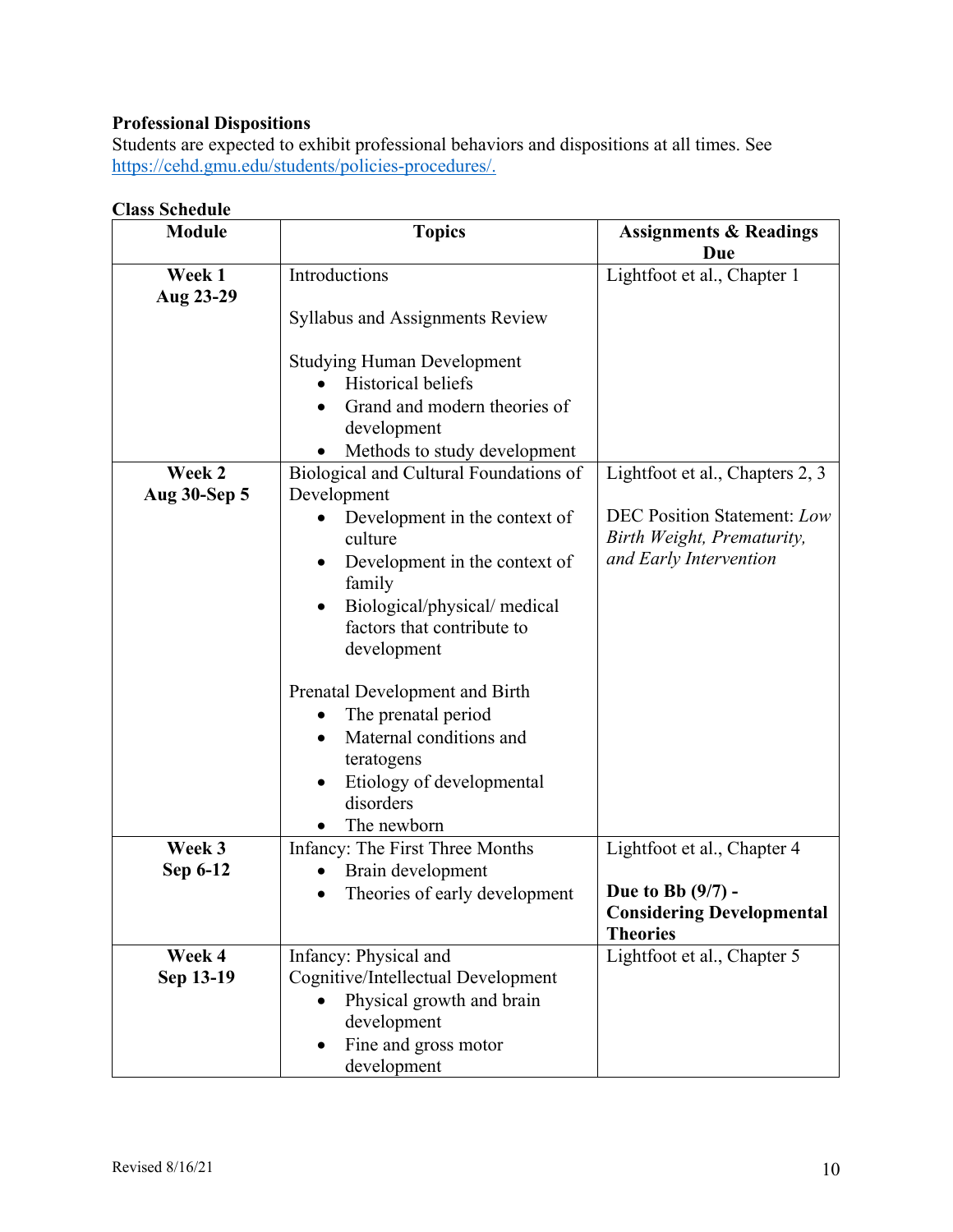|                  | Cognitive/intellectual<br>$\bullet$                                |                                                    |
|------------------|--------------------------------------------------------------------|----------------------------------------------------|
|                  | development                                                        |                                                    |
|                  | Attention and memory                                               |                                                    |
|                  | Selecting appropriate resources                                    |                                                    |
| Week 5           | <b>Infancy: Social and Emotional</b>                               | Lightfoot et al., Chapter 6                        |
| Sep 20-26        | Development                                                        |                                                    |
|                  | Infant emotions                                                    |                                                    |
|                  | Relationships                                                      |                                                    |
|                  | Communication                                                      |                                                    |
|                  | Guide learning experiences                                         |                                                    |
| Week 6           | Early Childhood: Speech and Language                               | Lightfoot et al., Chapter 7                        |
| Sep 27-Oct 3     | Acquisition                                                        |                                                    |
|                  | Phonological, semantic,                                            | Due to Bb $(9/28)$ –                               |
|                  | grammar, and pragmatic                                             | <b>Developmental Milestones:</b>                   |
|                  | development                                                        | <b>Infant/Toddlers</b>                             |
|                  | Theories of language acquisition                                   |                                                    |
| Week 7           | Early Childhood: Physical and                                      | Lightfoot et al., Chapter 8                        |
| <b>Oct 4-10</b>  | Cognitive/Intellectual Development                                 |                                                    |
|                  | Theories of development                                            | <b>NAGC Position Statement:</b>                    |
|                  | Physical growth and health<br>٠                                    | Redefining Giftedness for a                        |
|                  | Fine and gross motor<br>$\bullet$                                  | New Century: Shifting the<br>Paradigm              |
|                  | development                                                        |                                                    |
|                  | Cognitive/intellectual                                             |                                                    |
|                  | development, including students                                    |                                                    |
|                  | with disabilities/disorders and                                    |                                                    |
|                  | those who are gifted                                               |                                                    |
| Week 8           | Early Childhood: Social and Emotional                              | Lightfoot et al., Chapter 9                        |
| <b>Oct 11-17</b> | Development                                                        |                                                    |
|                  | Identity and moral development                                     | <b>NAGC Position Statement:</b>                    |
|                  | Developmentally appropriate<br>$\bullet$                           | Nurturing Social and                               |
|                  | expectations for self-regulation                                   | <b>Emotional Development of</b><br>Gifted Children |
|                  | and behavior                                                       |                                                    |
|                  | Nurturing social and emotional                                     |                                                    |
|                  | development, including children<br>with disabilities/disorders and |                                                    |
|                  |                                                                    |                                                    |
| Week 9           | those who are gifted                                               | <b>NAEYC Position Statement:</b>                   |
| Oct 18-24        | Applying Development to Learning<br>Experiences                    | Developmentally Appropriate                        |
|                  | Meeting the needs of culturally,                                   | Practice in Early Childhood                        |
|                  | linguistically, and                                                | Programs Serving Children                          |
|                  | socioeconomically diverse and                                      | From Birth Through Age 8                           |
|                  | ability-diverse children and their                                 |                                                    |
|                  | families                                                           | Due to Bb $(10/19)$ –                              |
|                  |                                                                    | <b>Developmental Milestones:</b>                   |
|                  |                                                                    | <b>Preschool/Early Childhood</b>                   |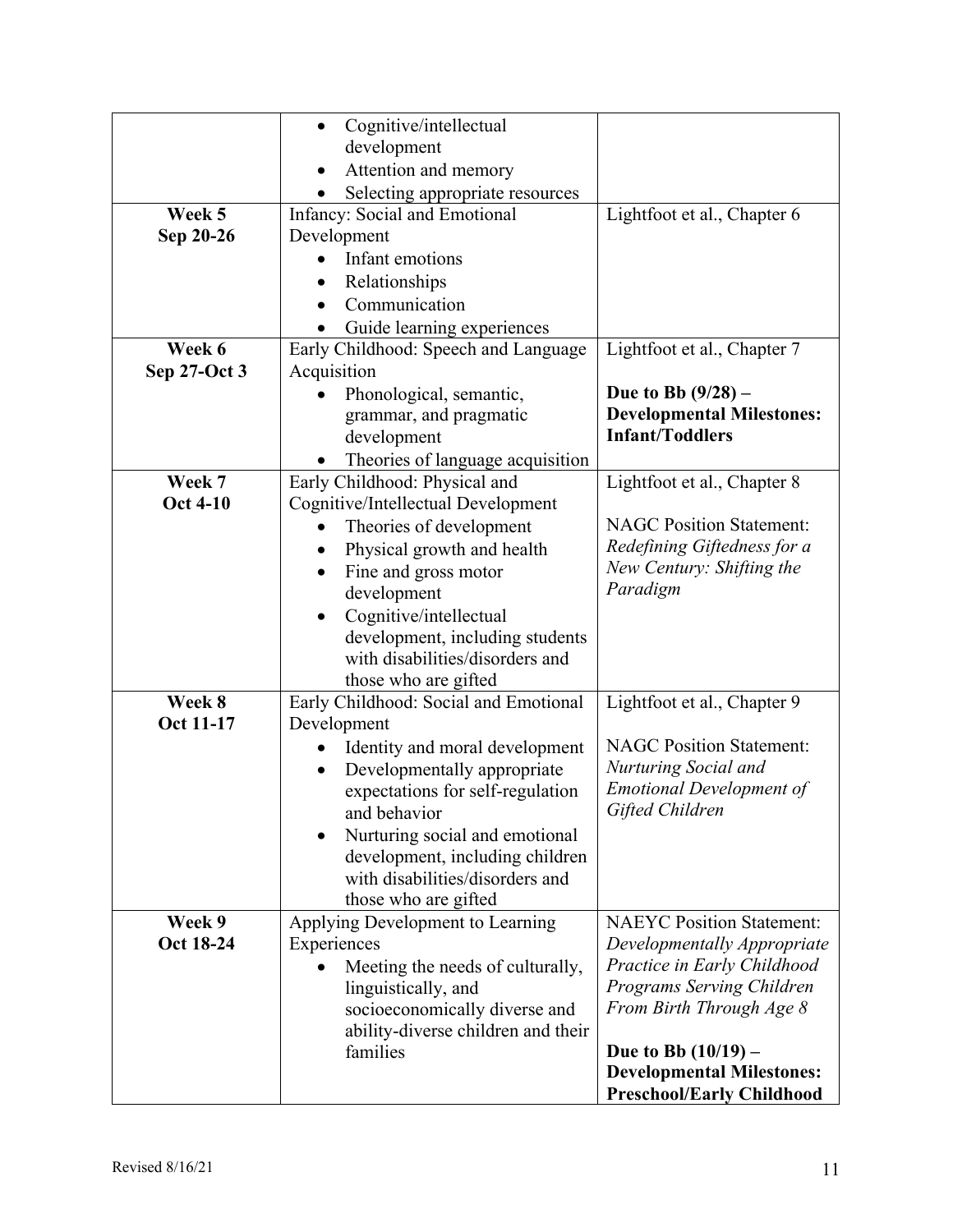|                             | Selecting culturally and<br>$\bullet$<br>linguistically appropriate<br>resources<br>Guiding learning experiences<br>٠<br>and making them meaningful to<br>students, including students<br>with developmental<br>disabilities/disorders and those<br>who are gifted                 |                                                                                                                                                        |
|-----------------------------|------------------------------------------------------------------------------------------------------------------------------------------------------------------------------------------------------------------------------------------------------------------------------------|--------------------------------------------------------------------------------------------------------------------------------------------------------|
| Week 10<br>Oct 25-31        | Family, Cultural, and Community<br><b>Contexts of Development</b><br>Parenting and development<br>Communities and culture<br>$\bullet$<br>influence on development<br>The role of media on early<br>$\bullet$<br>development<br>Intersectionality and social<br>identity           | Lightfoot et al., Chapter 10                                                                                                                           |
| Week 11<br><b>Nov 1-7</b>   | Structural racism<br>Middle Childhood: School as a Context<br>for Development<br>School readiness<br>Addressing developmental<br>disabilities/disorders, giftedness, and<br>developmental differences in schools                                                                   | Lightfoot et al., Chapter 12                                                                                                                           |
| Week 12<br><b>Nov 8-14</b>  | Middle Childhood: Physical and<br>Cognitive/Intellectual Development<br>Theories of development<br>Individual differences, including<br>$\bullet$<br>disabilities/disorders and<br>giftedness<br>Using multiple criteria to<br>identify gifted students,<br>including measuring IQ | Lightfoot et al., Chapter 11<br><b>NAGC Position Statement:</b><br>Identifying and Serving<br>Culturally and Linguistically<br>Diverse Gifted Students |
| Week 13<br><b>Nov 15-21</b> | Middle Childhood: Social & Emotional<br>Development<br>Theories of development<br>Moral development<br>Parental and peer influence                                                                                                                                                 | Lightfoot et al., Chapter 13<br>Due to Bb $(11/16)$ –<br><b>Multiple Influences on</b><br><b>Young Children's</b><br><b>Development Paper</b>          |
| <b>No Class</b>             | Thanksgiving Holiday                                                                                                                                                                                                                                                               | Due to Bb $(11/23)$ –<br><b>Developmental Milestones:</b><br><b>Early Elementary/Middle</b><br><b>Childhood</b>                                        |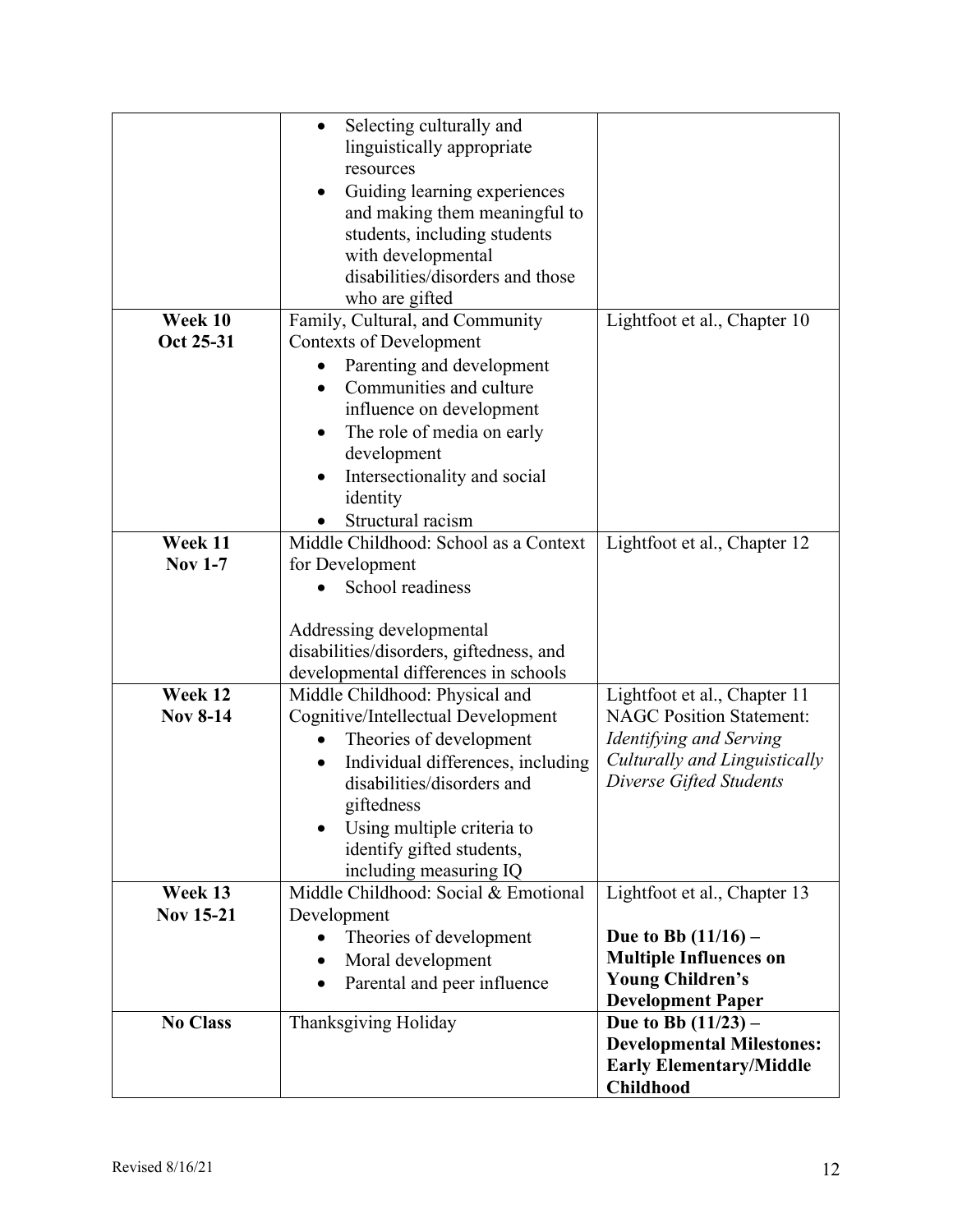| Week 14             | Adolescence: Physical and                                                                                                                                   | Lightfoot et al., Chapters 14,                                                                                    |
|---------------------|-------------------------------------------------------------------------------------------------------------------------------------------------------------|-------------------------------------------------------------------------------------------------------------------|
| <b>Nov 29-Dec 5</b> | Cognitive/Intellectual Development                                                                                                                          | 15                                                                                                                |
|                     | Theories of development<br>$\bullet$<br>Puberty and physical<br>$\bullet$<br>development<br>• Moral development                                             | Due to Bb $(11/30)$ –<br><b>Adolescent Development</b><br>and Development of Gifted<br><b>Students Assignment</b> |
|                     | Adolescence: Social and Emotional<br>Development<br>Regulating emotions<br>$\bullet$<br>Parent and peer relationships<br>$\bullet$<br>Identity<br>$\bullet$ | Due to Bb $(11/30)$ –<br><b>Attendance and</b><br><b>Participation Self-</b><br><b>Evaluation</b>                 |
| <b>Finals Week</b>  | Wrapping up and tying together                                                                                                                              | Due to Bb $(12/8)$ – Case                                                                                         |
| Dec 6-12            |                                                                                                                                                             | <b>Study Analysis</b>                                                                                             |

Note: Faculty reserves the right to alter the schedule as necessary, with notification to students.

## **Core Values Commitment**

The College of Education and Human Development is committed to collaboration, ethical leadership, innovation, research-based practice, and social justice. Students are expected to adhere to these principles: http://cehd.gmu.edu/values/.

# **GMU Policies and Resources for Students**

*Policies*

- Students must adhere to the guidelines of the Mason Honor Code (see https://catalog.gmu.edu/policies/honor-code-system/).
- Students must follow the university policy for Responsible Use of Computing (see https://universitypolicy.gmu.edu/policies/responsible-use-of-computing/).
- Students are responsible for the content of university communications sent to their Mason email account and are required to activate their account and check it regularly. All communication from the university, college, school, and program will be sent to students **solely** through their Mason email account.
- Students with disabilities who seek accommodations in a course must be registered with George Mason University Disability Services. Approved accommodations will begin at the time the written letter from Disability Services is received by the instructor (see http://ds.gmu.edu/).
- Students must follow the university policy stating that all sound emitting devices shall be silenced during class unless otherwise authorized by the instructor.

# *Campus Resources*

- Support for submission of assignments to Tk20/VIA should be directed to tk20help@gmu.edu or https://cehd.gmu.edu/aero/tk20. Questions or concerns regarding use of Blackboard should be directed to https://its.gmu.edu/knowledge-base/blackboardinstructional-technology-support-for-students/.
- For information on student support resources on campus, see https://ctfe.gmu.edu/teaching/student-support-resources-on-campus.